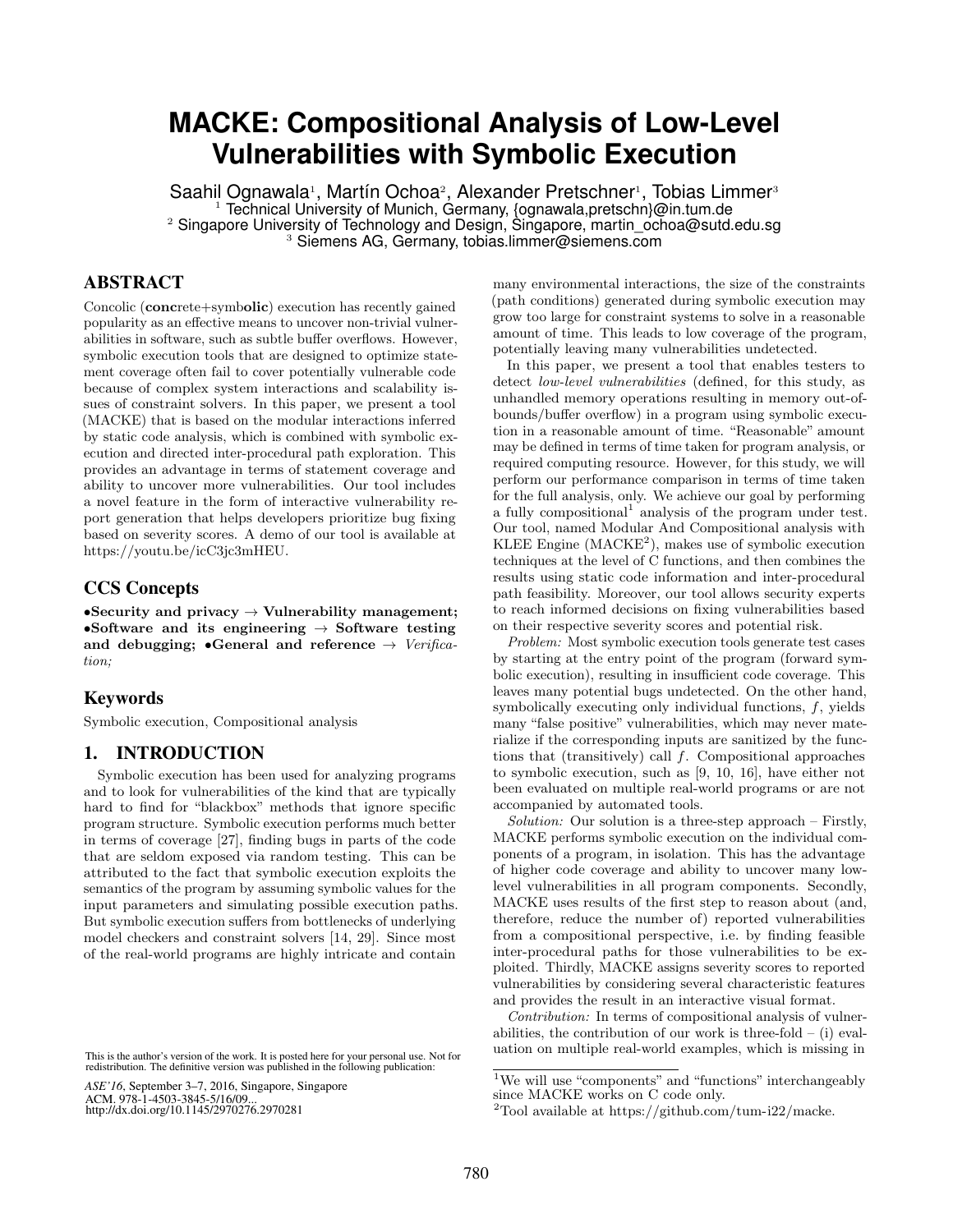```
3 int mask_b(int * b, int n) {<br>4 b[n++] = 1; /* potentia
 4 b [n++] = 1; /* potential buf. overflow *
               return n;
 6 }
 7 int main (int argc, char** argv) {<br>8 int i, n=0, b[4] = {0, 0, 0, 0};
 8 int i, n=0, b[4] = {0, 0, 0,<br>9 for (i=0; i<argc, i++) {
9 for (i=0; i<arg c, i++) {<br>10 if (*arg y[i]=') b'}
10 \mathbf{if} (\ast \arg v[i] == 'b')<br>
11 \mathbf{n} = \text{mask}_b(b)11 n = mask_b(b, n)<br>12 else
\begin{array}{ccc} 12 & \hspace{1.6cm} & \hspace{1.6cm} & \hspace{1.6cm} & \hspace{1.6cm} & \hspace{1.6cm} & \hspace{1.6cm} & \hspace{1.6cm} & \hspace{1.6cm} & \hspace{1.6cm} & \hspace{1.6cm} & \hspace{1.6cm} & \hspace{1.6cm} & \hspace{1.6cm} & \hspace{1.6cm} \end{array}foo ( ); /* expensive function */
14 }
15 while (1) {<br>16 if (ge
16 if (getchar ()) /* symbolic input */<br>17 /* ...do something... */
17 		 /* ... do something ... */<br>18 		 }
18 }
19 return 0;
20 }
```
#### Listing 1: Program to show effectiveness of targetedsearch.

[\[1,](#page-5-6) [10\]](#page-5-4), (ii) automation of all stages of instrumentation and concolic execution, which is missing in [\[10\]](#page-5-4), and (iii) an open– source implementation for reproduction of results, which is missing in [\[9,](#page-5-3) [16,](#page-5-5) [10,](#page-5-4) [19\]](#page-5-7). We also provide a compositional approach to ranking vulnerabilities on perceived severity scores, which is absent from all the previously cited works.

This paper is structured as follows. In Section [2](#page-1-0) we describe our approach, starting with KLEE, the underlying symbolic execution engine, and the architecture of MACKE. We provide preliminary evaluation results in Section [3.](#page-3-0) Section [4](#page-4-0) enumerates some related work to our tool. In Section [5](#page-4-1) we conclude our paper.

## <span id="page-1-0"></span>2. APPROACH

As discussed in the previous sections, termination of forward search strategies in symbolic execution depends on the ability of the underlying constraint solver to return quickly and effectively  $[14, 29]$  $[14, 29]$ . In our solution, we prefer to reduce the size of constraints that we input to the constraint solvers. Then we use compositional methods to combine the results. Before explaining MACKE, we describe KLEE, the symbolic execution engine used by our tool.

## 2.1 KLEE - A Symbolic Execution Tool

KLEE [\[4\]](#page-5-8) is the most popular symbolic execution tool and it is well documented and maintained by its developers. This is the reason we chose it as the symbolic execution engine for MACKE framework. KLEE is a coverage-first symbolic execution tool, which means that it focuses on covering as many paths in a program as possible. This is done by symbolically executing a program till a branching statement is encountered. At this point, the branching condition (*p*) is analyzed to determine its feasibility, depending on the path condition (PC) obtained from all the preceding branching conditions in the path and assignments to variables in the branching conditions. A PC is defined as a conjunction of predicates that represent which branch (true or false) was taken at any branching statement. If both branches (*p* and  $\neg p$ ) are feasible, then the program is cloned with both possibilities added to the PC, respectively for each clone [\[4\]](#page-5-8).

A path is said to *end* at a node when (i) the next branching condition to be added is inconsistent with the PC, (ii) an exception is with the current PC and a possibly unsafe memory handling operation, or (iii) the path has reached a leaf node with a return statement. At the end of the path, an attempt is made by the underlying decision procedure to find an assignment for the symbolic variables in the PC. By default, this is done by a satisfiability solver such as STP or any other constraint solver [\[15,](#page-5-9) [13\]](#page-5-10).

## 2.2 MACKE

MACKE is a framework written on top of the KLEE symbolic execution engine for compositional analysis of C programs. The complete procedure of compositional analysis is divided into three stages, each of which we describe next.

#### <span id="page-1-6"></span>*2.2.1 Looking for Low-level Vulnerabilities*

The first step of such a compositional analysis is the isolation of *low-level components*. Low-level components may be defined differently for different programming languages or runtime frameworks. For all experiments in our study, these low-level components are C functions.

To look for buffer overflows in low-level components, MACKE's *static analyzer* isolates them and creates a *unit-test file* for each of them. These isolated components are then symbolically executed by *KLEE* to obtain test cases and buffer overflow violation reports for each C function. A benefit of symbolically executing isolated components is that this process may be parallelized efficiently. As our intent is to focus on inter-procedural interactions [\[1\]](#page-5-6) only in the second step (Section [2.2.2\)](#page-1-1), this approach makes sense in the first step. When functions are isolated, the function calls are *not* stubbed with symbolic return values but are executed normally. Doing this, in our experience, results in many false positives to a degree that does not provide a good costbenefit w.r.t. higher path coverage in the isolated component. Also, doing this obviates application of *static compositional analysis* step, as described in Section [2.2.2.](#page-1-1)

Referring to the code in Listing [1,](#page-1-2) which we will use as a running example[3](#page-1-3) [4](#page-1-4), this means that we first isolate functions  $\mathtt{main}^5$  $\mathtt{main}^5$  and  $\mathtt{mask\_b}$  and then execute them both with symbolic arguments (argc and argv for main and b and n for mask\_b). *Symbolic arguments* are the variables which determine the execution paths in symbolic execution. As the output of this stage, we get unit test-cases for both functions individually. It is highly likely that we achieve full path coverage in mask\_b due to only two non-expensive instructions.

Some covered paths lead to memory out-of-bounds error (buffer overflow), based on some assignment to the symbolic arguments. These test-cases are reported (in *unrefined bug reports*) as low-level vulnerabilities, or simply *bugs*. In Listing [1](#page-1-2) such a vulnerability exists on line 2. Function mask\_b might try to write outside the bounds of array b. The same vulnerability would be reported in main function if more than 4 elements of argv[0] are 'b', and line 9 is executed.

#### <span id="page-1-1"></span>*2.2.2 Exploring Paths to Vulnerabilities*

After we have a report of bugs found by symbolic execution on the isolated functions, the next step is to rule out the ones that are *unfeasible*, i.e. they cannot be reached due to input sanitization conditions in higher level functions.

Below are the activities that MACKE perform for exploring paths to low-level vulnerabilities – Firstly, *static analyzer*

<span id="page-1-3"></span><sup>3</sup>Program directly adapted from *shortest distance symbolic execution* (SDSE) description in [\[26\]](#page-5-11).<br><sup>4</sup>Include statements are not shown, so lines start from 3.

<span id="page-1-4"></span>

<span id="page-1-5"></span> $5$ main is treated the same as all other functions. MACKE does this by changing main's function name to main\_aux.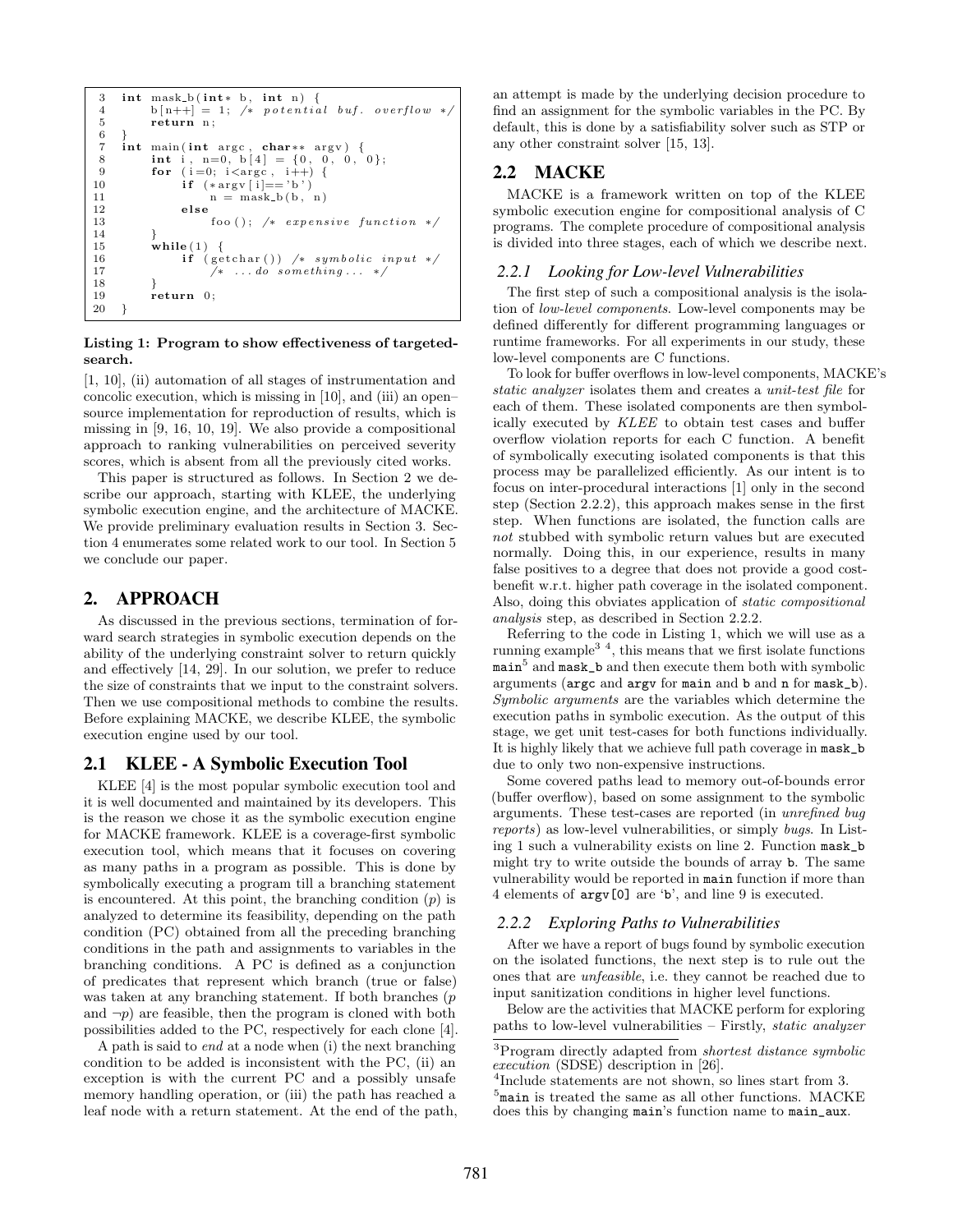

#### <span id="page-2-0"></span>Figure 1: KLEE bug reports  $-$  (a) describes a bug in mask\_b and (b) describes a matching bug in main.

creates a *call-graph* and *control-flow graph* of the program. Secondly, MACKE analyzes the call-graph in combination with the unrefined bug reports generated in the previous stage. The bug reports that KLEE produces contain relevant details, viz. the problematic symbolic variable(s), the problematic value(s) those variables take (function exploit), the source line containing affected instruction, and the call stack up to function containing the affected instruction.

With these artifacts, the second stage of compositional analysis may be further divided into following sub-steps – Static compositional analysis and partial PC matching.

*Static compositional analysis:* The first step in exploring vulnerability paths aims to confirm whether some of the bugs reported at the isolated function level can be reproduced via higher compositional level. MACKE does this by comparing the location of a bug reported in a function, *f*, to that reported in the parent function of *f*. Consider the callsequence of the program in Listing [1.](#page-1-2) For every function, such as  $\texttt{mask\_b}$ , that contains bug(/s) at the isolated level, we look at bug reports of all functions that call mask\_b, such as main. A bug in *f* is said to be matching to a bug in parent of *f* if the call stack of the parent function's bug report shows that the affected instruction is located in the same source file and line as that reported for the bug in *f*. As shown in Fig. [1\(](#page-2-0)b), the bug reported by KLEE in main is at the same program location as the bug reported in mask\_b, as shown in Fig. [1\(](#page-2-0)a). Thus, these two bugs, as reported by KLEE in isolated components, are called matching bugs.

If a matching bug is found to be reported in calling function, we recursively do a similar static bottom-up reasoning all the way up to the entry point of the program (in this case main is the entry point of the program). We define "lowest-level" function as the one which does not call any other function, or calls functions external to the tested system.

The above described initial compositional analysis step confirms reachability of some (or all) of the vulnerabilities reported in the isolated functions. However, due to timeouts in constraint solver, this does not help us in *ruling out* reproducibility of the bugs for which matching bugs are not found. This gives rise to the need for partial PC matching.

*Partial PC matching:* To understand the need for partial PCs, let us reiterate the cases when a matching bug may not be found in a higher compositional level - *a*) if input to the lower level component is sanitized in a higher level component, or *b*) if the higher level component is incompletely covered (time-out). In case *a*), there is nothing to report as the malicious input is already taken care of. In case *b*), the set of partially covered paths in main are called *partial PCs*.

Consider again Listing [1.](#page-1-2) Assume that a matching bug

```
7 int main (int argc, char** argv) {<br>8 int i, n=0, b[4] = {0, 0, 0, 0};
 8 int i, n=0, b[4] = {0, 0, 0,<br>9 for (i=0; i<argc, i++) {
9 for (i=0; i < arg c, i++) {<br>
10 if (*arg y[i]=')}
10 \mathbf{if} (\ast \arg v[i] == 'b')<br>
\text{kle} = assert (!(!)11 k l e <u>e</u> assert (!(!\<br>12 memcmp(*argy,"b)
12 memcmp(*argv<sup>', "phbbbb"</sup>, sizeof(argv))\\<br>13 \&& \arg c = 5));
                             && arg c ==5);
\begin{array}{ccc} 14 & \hspace{1.6cm} & \hspace{1.6cm} & \hspace{1.6cm} & \hspace{1.6cm} & \hspace{1.6cm} & \hspace{1.6cm} & \hspace{1.6cm} & \hspace{1.6cm} & \hspace{1.6cm} & \hspace{1.6cm} & \hspace{1.6cm} & \hspace{1.6cm} & \hspace{1.6cm} \end{array}1500(); /* expensive function */
16 }
17 while (1) {
18 if \left( \text{getchar} \left( \right) \right) \neq \text{symbolic input } */<br>
19 \left( * \ldots \text{do} \text{something} \ldots * \right)19 /⇤ . . . do something . . . ⇤/
20 }
21 return 0 ;
22 }
```
#### Listing 2: Modified main function. Call to mask\_b replaced by assertion statement

to line mask\_b has not been reported in main. Note that mask\_b has been sufficiently covered to find a vulnerability. One way of reducing the number of paths for symbolic execution to explore in main is to replace the call to mask\_b with the summary of those symbolic execution runs of mask\_b performed previously, which resulted in bugs. Programmatically, summarizing is done by the *PC Matcher* component of MACKE as follows – i) prepare a KLEE assertion statement that compares actual parameter with solution assignments to formal parameters found by KLEE, ii) replace function call by the KLEE assertion statement.

For the code in Listing [1,](#page-1-2) MACKE modifies the code, as shown in Listing [2.](#page-2-1) The values, "bbbbb" and 5, are assignments found for  $(b, c)$  that lead to the buffer overflow.

Furthermore, the time taken to reach the target compositional interactions can be decreased by executing those branches first that take the execution closest to the target statements. As a part of the full MACKE framework, we implemented an additional search strategy in KLEE, known as *targeted-search*. For our targeted-search mechanism, we draw inspiration from the *best-first strategy* described in [\[30\]](#page-5-12) and variants of SDSE described in [\[26,](#page-5-11) [30\]](#page-5-12). The PC matching phase of our approach is essentially another run of KLEE on isolated components, but with targeted-search strategy enabled, instead of the default *cover-new-paths-first* strategy. Targeted-search is implemented by, first, picking the shortest path to the function containing the assertion statement (from program call-graph), and, then, employing a source-code based distance metric within the container function. This way, we avoid spending time in expanding those execution paths that do not reach the assertion statements. For the code in Listing [1,](#page-1-2) symbolic execution will cover line 9 only when the PC is  $((i < argc) \&\&(*argv[i] ==' b')).$ Considering that this is true for only a few possible inputs to the program, targeted-search performs better than KLEE's path-search by directing exploration explicitly to line 9.

### *2.2.3 Ranking the Vulnerabilities*

A thorough compositional analysis for finding low-level vulnerabilities is more useful when there is a process to prioritize those vulnerabilities. After consulting with our industry partners, we decided to implement in our framework an interactive procedure to assign severity scores to vulnerable functions that are found in the analysis stages of MACKE. This severity score is based on the functions described below (with their intuition), and a weight (impact factor) between 1 and 5 associated with each function –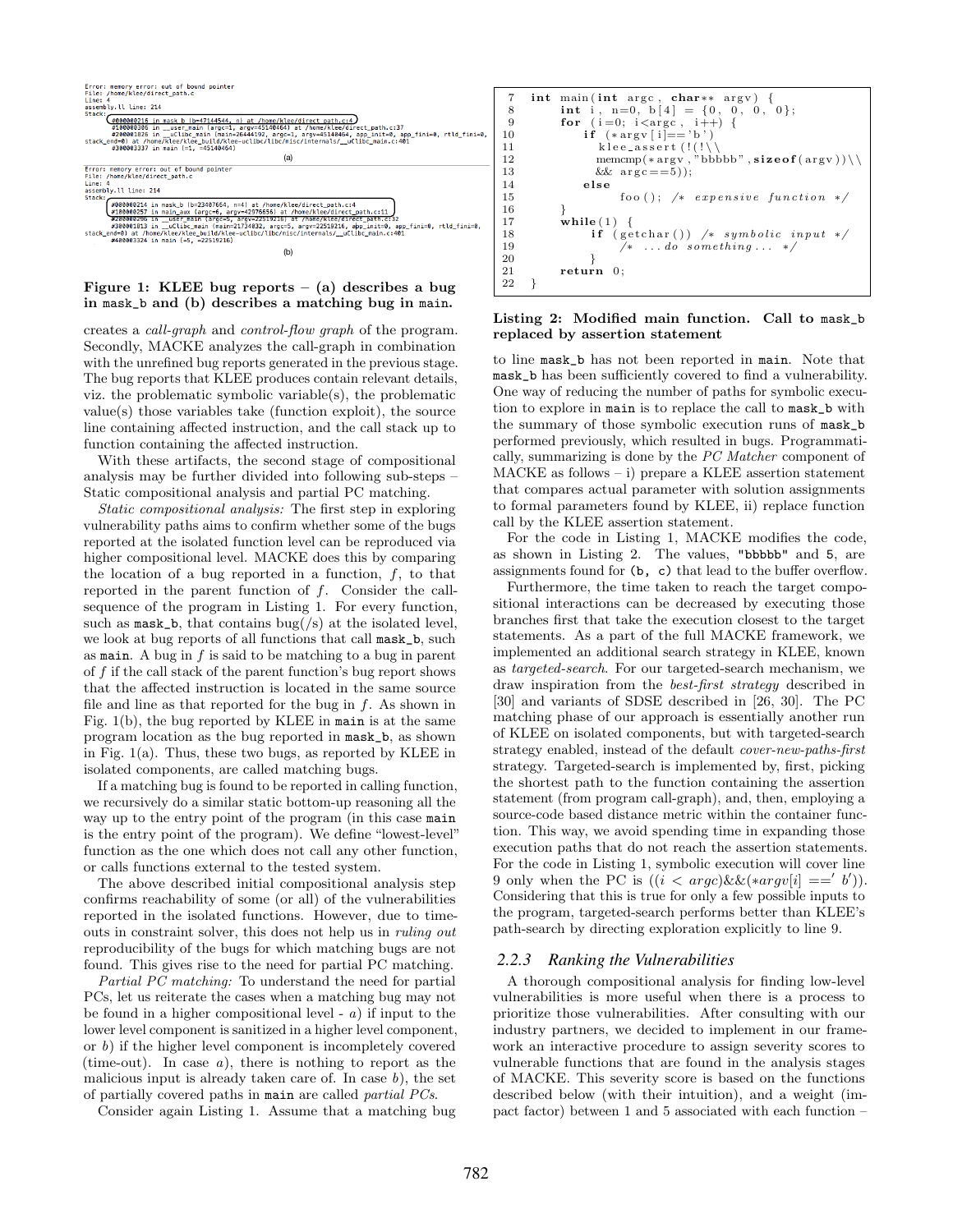<span id="page-3-2"></span>Table 1: Results of compositional analysis with MACKE

|                                      |       |          |               |              |         |               |               |              | 10                         |
|--------------------------------------|-------|----------|---------------|--------------|---------|---------------|---------------|--------------|----------------------------|
| Program                              | LOC   | Coverage |               | Vuln. Instr. |         |               | 1-level up    | main exploit |                            |
|                                      |       | Forward  | Compositional | Splint       | Forward | Compositional | Compositional | Forward      | $\complement$ ompositional |
| Bzip2                                | 7725  | $5\%$    | 53%           | 1263         |         | 106           | Iб            |              |                            |
| Grep                                 | 10929 | 44%      | 54\%          | 3292         |         | 114           |               |              |                            |
| Flex                                 | 1784  | 7%       | 21\%          | 1137         |         | 75            |               |              |                            |
| $\mathop{{\rm \mathcal{C}oreutils}}$ | 63542 | 43%      | 51%           | 10656        | 20      | 240           | רח            | 20           |                            |

(i) The function len\_chain( $f$ ) returns a natural number representing the depth of function hierarchy through which a vulnerability in *f* might be exploited. It has the impact factor *L*. If a function can be exploited through a long hierarchy, it's more likely somebody forgot to sanitize the exploit input. (ii) The function  $\operatorname{is-int}(f)$  returns a boolean according to whether the function  $f$  is an exposed interface or not. It has the impact factor *I*. Vulnerability in an exposed interface, such as the main function, is easily exploitable and must be fixed with higher priority. (iii) The function  $vuh_inst(f)$ returns the number of distinct instructions that were found to contain a vulnerability and has the impact factor *N*. More vulnerabilities strongly indicates a missing input sanitization check somewhere in the function. (iv) The function d interface( $f$ ) returns the proximity (length of nested function chains) of the function to an exposed interface and has the impact factor *D*. A vulnerable function closer to an exposed interface may be easier to exploit. (v) The function is **outlier**( $f$ ) returns a boolean depending on whether the number of vulnerable instructions found (Section [2.2.1\)](#page-1-6) is much greater than the average number of vulnerable instruc-tions per function in the program<sup>[6](#page-3-1)</sup>. The intuition behind this is the same as that for vulnerable inst( $f$ ). It has the impact factor *O*.

We formulated the above functions with our industry partners and, based on our combined intuitions on the programs that we analyzed, we used the following function, *s*, to calculate the total severity value:

$$
s(f) = L * len\_chain(f) + I * is\_int(f) + N * vuln\_inst(f)
$$

$$
+ D * d\_interface + O * is\_outlier(f)
$$

Functions with higher severity scores are, in our view, more vulnerable to attacks. The specific values for the impact factors are also, as the function *s* itself, dependent on the context of development and vulnerability analysis, as we clarify once more in Section [3.](#page-3-0)

As a final presentation step, MACKE color codes the ranges of severity scores for all functions in the program and displays the call graph, with function and instruction level details of the test cases that cause a vulnerability to be exposed with compositional analysis.

## <span id="page-3-0"></span>3. RESULTS

We conducted experiments to show (Table [1\)](#page-3-2) that our compositional analysis technique with symbolic execution performs better than a plain forward symbolic execution technique and naïve static analysis<sup>[7](#page-3-3)</sup>, by evaluating the outcomes on a number of parameters. We applied MACKE on

*4 open-source applications* and evaluated the results w.r.t. forward symbolic execution over a comparable amount of total time. The programs considered were  $-$  Flex,  $Grep<sup>8</sup>$  $Grep<sup>8</sup>$  $Grep<sup>8</sup>$  Bzip2 and a set of Coreutils programs (91 Unix utilities). For each candidate program, we put a limit of *2 minutes per function* for the stage one of compositional analysis with MACKE, i.e. looking for low-level vulnerabilities. After this stage, all the static analysis processes and instrumentation for targeted path search were performed by MACKE automatically and took less than *5 minutes per program*. For comparison with forward symbolic execution, we ran KLEE (with nurs:covnew as the search method) on the main functions for *2 hours per program*.

The source code coverage in all four programs was found to be higher with MACKE compositional analysis (column 4), than forward symbolic execution at main functions (column 3). In case of Coreutils and Grep, however, the relatively smaller increase in coverage may be attributed to the fact that most of the functionality in these programs are implemented in single monolithic functions, instead of the more modular implementations found in Bzip2 or Flex. Overall, the increase in coverage can be trivially attributed to the first stage of compositional analysis that looks for low-level vulnerabilities by separately analyzing functions in isolation.

It can be seen from Table [1](#page-3-2) that vulnerable instructions reported by MACKE (column 7) are more comprehensive than forward symbolic execution (column 6). However, this number is still far lower than a static code analysis tool (column 5). We infer from these figures that due to higher coverage, compositional analysis finds more pote ntial vulnerabilities (with exploit parameters) in individual components, than forward symbolic execution. However, developers do not have to go through thousands of reported vulnerable instructions, many of which have no corresponding exploit parameters, as is the case with static analysis. In order to further demonstrate the effectiveness of MACKE, column 8 lists the number of vulnerabilities reported in isolated functions, that were also reproducible via *at least one higher level of composition*. This shows that MACKE's compositional approach helped to confirm the reachability of *some* low-level vulnerabilities through higher compositional interfaces, thereby refining the set of reported vulnerabilities even more. Last two columns list the number of vulnerabilities that were reported from the main functions. For compositional case (last column) this set is a subset of the vulnerabilities reported in "1-level up". In the case of Coreutils (version 6.10), we found one real vulnerability (exploitable though main) in touch.c, that could not be found with forward symbolic execution. Finally, in Fig. [2,](#page-4-2) we present part of an interactive report generated by MACKE for Grep program. All the vulnerable functions are represented in compositional "chains" for depicting their

<span id="page-3-1"></span><sup>&</sup>lt;sup>6</sup>Specifically, the number of vulnerable instructions  $> \mu + 2*\sigma$ , where  $\mu$  is the average number of vulnerable instructions in all functions and  $\sigma$  is the standard deviation in number of vulnerable instructions.

<span id="page-3-3"></span><sup>7</sup>Using Splint for memory management vulnerabilities

<span id="page-3-4"></span><sup>8</sup>Sources for Flex and Grep were obtained from the Softwareartifact Infrastructure Repository (SIR)[\[12\]](#page-5-13).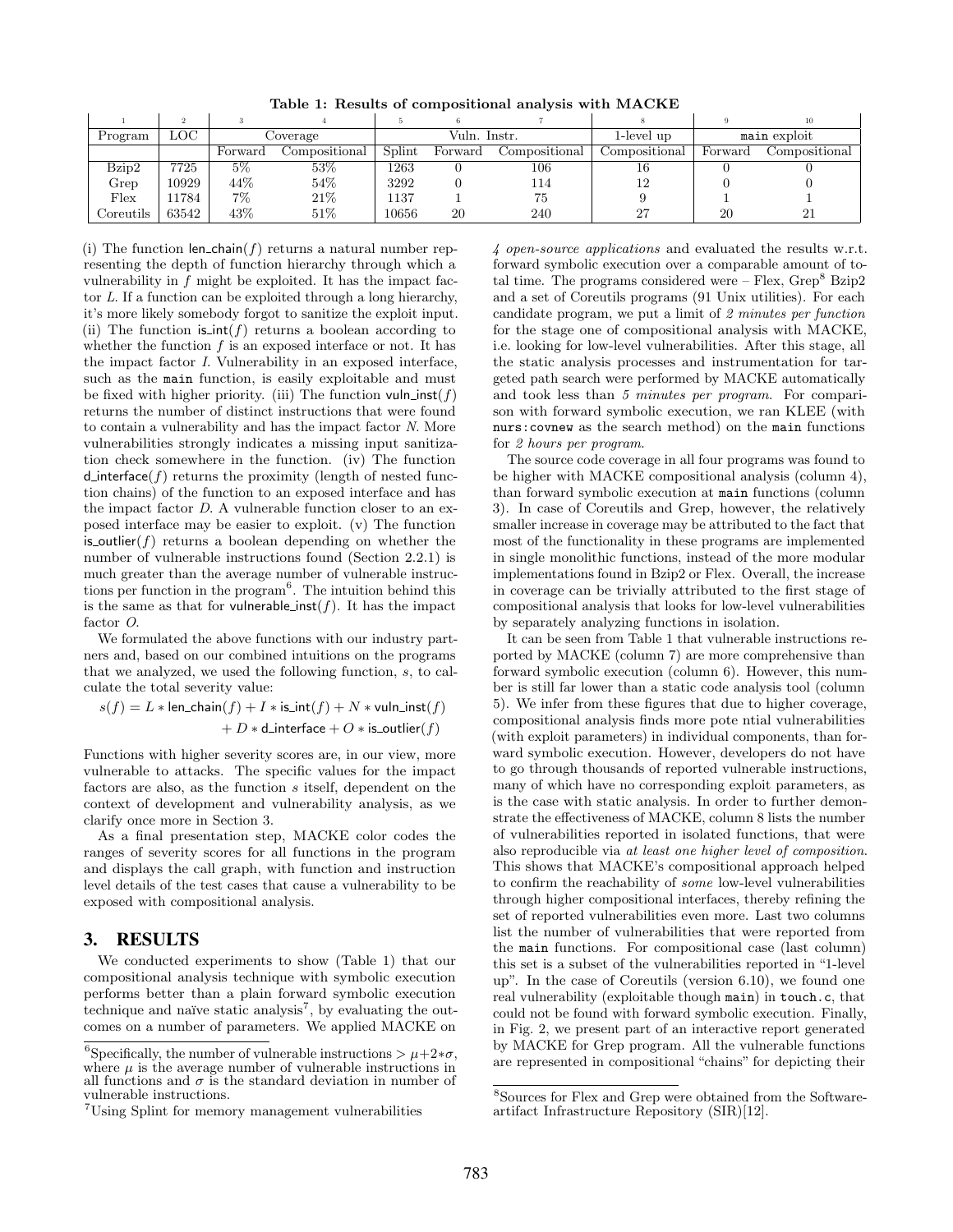

<span id="page-4-2"></span>Figure 2: Interactive tool's sample result on Grep  $(L=3,I=5,N=2,D=4,0=1).$ 

reproducibility – a novel feature in symbolic analysis tools.

We claim that MACKE's approach leads to higher source coverage than forward symbolic execution, more compositional information about reported vulnerabilities than static analysis, a low number of *possible* false positives and highlighted function chains in a graphical report.

#### <span id="page-4-0"></span>4. RELATED WORK

The earliest conceptualization of symbolic execution dates back to 1976 [\[23\]](#page-5-14). Over the years, many improvements to the basic symbolic execution techniques and domain-specific implementations have been developed [\[5,](#page-5-15) [22,](#page-5-16) [20\]](#page-5-17). Tools for symbolic execution have also been developed for several programming languages [\[2,](#page-5-18) [6,](#page-5-19) [4,](#page-5-8) [31,](#page-5-20) [7,](#page-5-21) [11\]](#page-5-22).

The problem of directing path exploration in symbolic execution to specific source locations is addressed in [\[34,](#page-5-23) [26,](#page-5-11) [30,](#page-5-12) [3,](#page-5-24) [33\]](#page-5-25). Unfortunately, most such works do not adequately describe ways to effectively find vulnerabilities. The same shortcoming also applies to papers that deal with the problem of path explosion in symbolic execution. In [\[24,](#page-5-26) [32,](#page-5-27) [8\]](#page-5-28), we find methods of merging, modifying or summarizing program states or individual components. The technique proposed in [\[28\]](#page-5-29), for instance, partitions the input space such that dynamic execution may execute separate paths of the program that depend exclusively on one input partition. In [\[18\]](#page-5-30), the concolic execution tool is modified to deal with applications based on a specific grammar for the input, and the constraint solver is changed from a normal buffer based one to a grammar based constraint solver. Above ways are useful in mitigating the path explosion problem so as to increase coverage in a reasonable amount of time with symbolic execution. However, none of these works are accompanied by a tool for discovering and analyzing vulnerabilities, which, we postulate, should follow increased path coverage in the program.

With respect to compositional analysis, to the best of our knowledge, none of the past works describe a freely available tool that finds vulnerable instructions, compositionally analysis them, and assigns severity to vulnerable components, all in a single work. Additionally, previous works like [\[1,](#page-5-6) [16,](#page-5-5) [19,](#page-5-7) [25\]](#page-5-31) do not report reproducible improvements on existing evaluations [\[4\]](#page-5-8), such as on Coreutils. Our work shows a clear improvement in terms of program coverage and vulnerability discovery. Our results also indicate a reduction in probable false positives w.r.t. static analysis tools or compositional analysis methods that use static analysis for low-level vulnerability detection, such as [\[21\]](#page-5-32). Compared to our approach, pure static code analysis typically reports many more vulnerabilities using only code patterns, most of which, in our experience, can be discarded as false positives without analyzing path feasibility. Some works such as [\[1,](#page-5-6) [25\]](#page-5-31) do not limit the directed search strategy to finding vulnerabilities in the code, but to a more generalized goal of generating summaries for parts of program, to be re-used for compositionally analyzing higher-level components.

In [\[10\]](#page-5-4), the authors describe *verification* of a proprietary Windows library. The proposed technique uses the same first step of executing functions in isolation (without stubbing return values). However, the second step of path exploration is highly tailored to the image parsing library being verified. Specifically, only 12 functions analyzed by the authors were *not* fully covered, compared to more than 510 functions in our analysis. For the impartially covered 12 functions, authors of [\[10\]](#page-5-4) either manually inlined the functions to the calling contexts, or manually examined the calling pre-conditions to decide absence of memory related faults. For a larger scale evaluation like ours, this would, of course, be infeasible. Moreover, our automation approach for summarizing paths to potential vulnerabilities and automatically replacing calling contexts with assertion statements works for more general scenarios. In a related work by [\(author?\)](#page-5-3) [\[9\]](#page-5-3) only those low-level functions are (automatically) summarized in the program whose input parameters are free of constraints up to the point that they are called [\[17\]](#page-5-33). For the real-world examples that we evaluated MACKE on, this would be unproductive because most of the low-level functions in the call-graphs were dependent on variables that were part of path-constraints up to the calling statements.

With the above research gaps in mind, our work aims to provide an open-source tool to find vulnerabilities, analyze their reachability compositionally, and report vulnerabilities in the context of their usage environment. Even though other works in the past have addressed the problem of vulnerability discovery with a similar compositional approach, they have either, not been shown to be effective (in terms of coverage and discovered vulnerabilities) on multiple real-world programs, or not fully automated or are closed source implementations. Moreover, none of the above works integrate vulnerability discovery with priority based reporting.

## <span id="page-4-1"></span>5. CONCLUSION

In this paper, we have presented a tool for compositional analysis that uses symbolic execution on the isolated functional level and combines the results using static code analysis and targeted path search. We evaluated MACKE on four open-source projects. In addition to being better than forward symbolic execution in terms of program coverage and vulnerability discovery, MACKE also includes a severity scale that is based on the context around a reported vulnerability, such as the distance of the function from a known interface and the number of possibly vulnerable instructions. Values of impact factors (L, I, N, D and O) are chosen based on the context of development, which is, naturally, specific to the responsible stakeholders. An empirical study of these